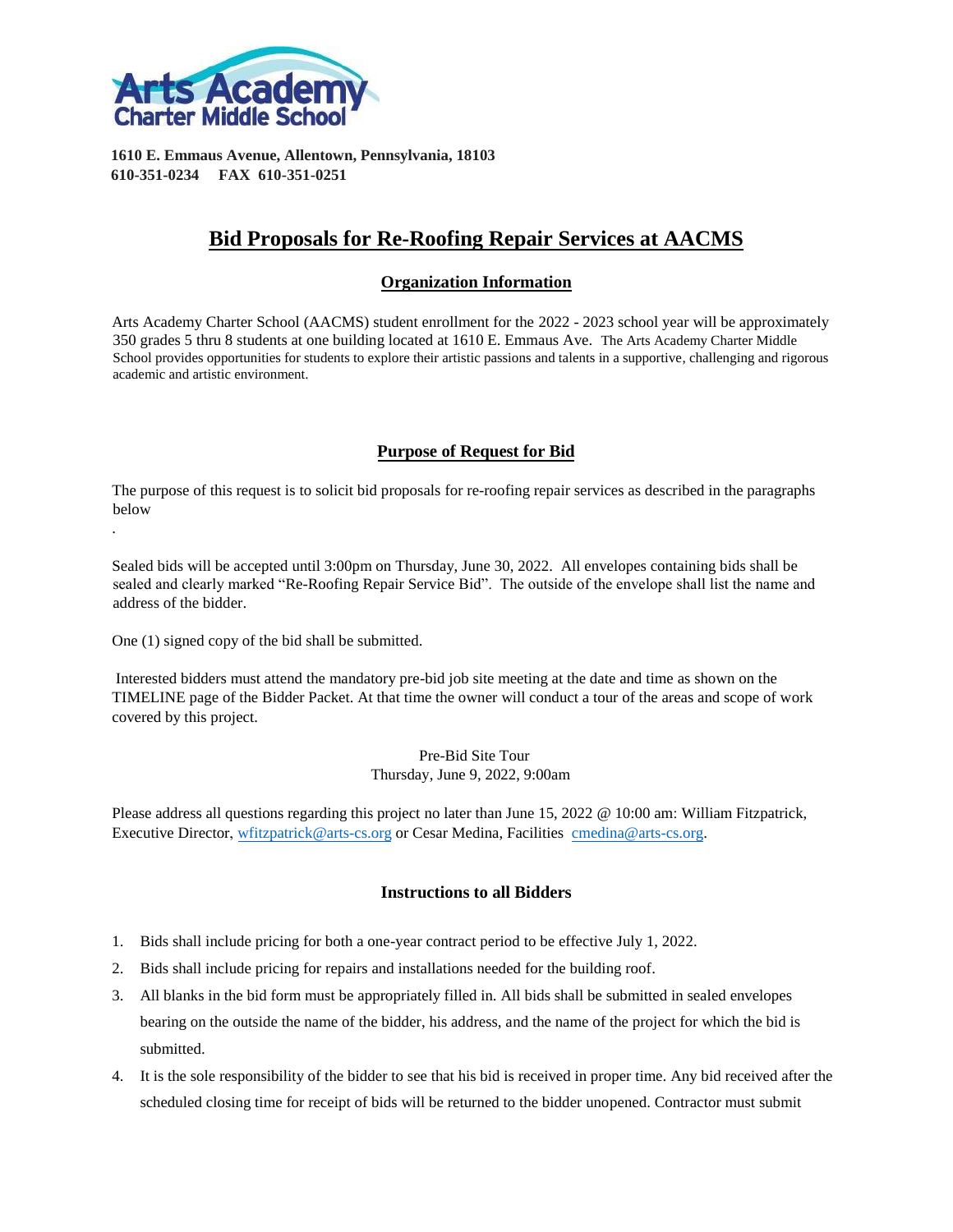materials list with bid form as information. Contractor must also be an approved installer of the owner supplied materials and must meet all qualifications set forth in the technical specifications.

- 5. The bid must be signed in the name of the bidder and must bear the signature in longhand of the person or persons duly authorized to sign the bid on behalf of the bidder.
- 6. Modifications Changes in or additions to the bid form, recapitulations of the work bid upon, alternative proposals, or any other modification of the bid form which is not specifically called for in the contract documents may result in the Charter School's rejection of the bid as not being responsive to the invitation to bid. No oral or telephonic modifications of any bid submitted will be considered, and a telegraphic modification may be considered only if the postmark evidences that a confirmation of the telegram duly signed by the bidder was placed in the mail prior to the opening of bids.
- 7. Erasures The bid submitted must not contain any erasures, interlineations, or other corrections unless each such correction is suitably authenticated by affixing in the margin immediately opposite the correction the surname or surnames of the persons signing the bid. 5.
- 8. Examination of Site and Contract Documents Each bidder shall visit the site of the proposed work and fully acquaint himself with the conditions relating to the proposed project so that he may fully understand the facilities, difficulties, and restrictions attending the execution of the work under the contract.
- 9. Withdrawal of Bids Any bidder may withdraw his bid either personally by written request or by telegraphic request at any time prior to the scheduled closing time for the receipt of bids.
- 10. The Agreement form which the successful bidder, as Contractor, will be required to execute and the forms and amounts of surety bonds, which he will be required to furnish at the time of execution of the Agreement, are included in the contract documents and should be carefully examined by the bidder.
- 11. The contractor agrees to abide by the schedule as specified in their submitted proposal. In instances where the schedule cannot be met because of unusual circumstances, the contractor will contact the Facilities Manager of AACS as soon as possible.
- 12. AACS reserves the right to terminate its contract for any reason with 90-day written notification.
- 13. It is the bidder's responsibility to pay all costs incurred from any environmental hazard cleanup caused by release, spill or leak created by accident or negligence.
- 14. Telephone or faxed bids will NOT be accepted.
- 15. Bids received after the deadline will NOT be accepted and will be returned unopened.
- 16. It is the bidder's responsibility to read the entire document, review all enclosures and attachments, and comply with all requirements.
- 17. The AACS School Board reserves the right to accept or reject any or all bids, to waive defects and accept other than the low bid when deemed to be in the best interest of the school.
- 18. By submission of this proposal, the bidder certifies that the pricing structure offered has been arrived at without consultation or communication with any other bidder or competitor.
- 19. AACS is exempt from State and Federal taxes.
- 20. Each successful bidder is required to maintain for the duration of the work performed commercial general liability as an additional insured. The preferred limit for general liability is \$1,000,000.00. Also required is worker's compensation insurance with AACS listed as certificate holder. The required policies and certificates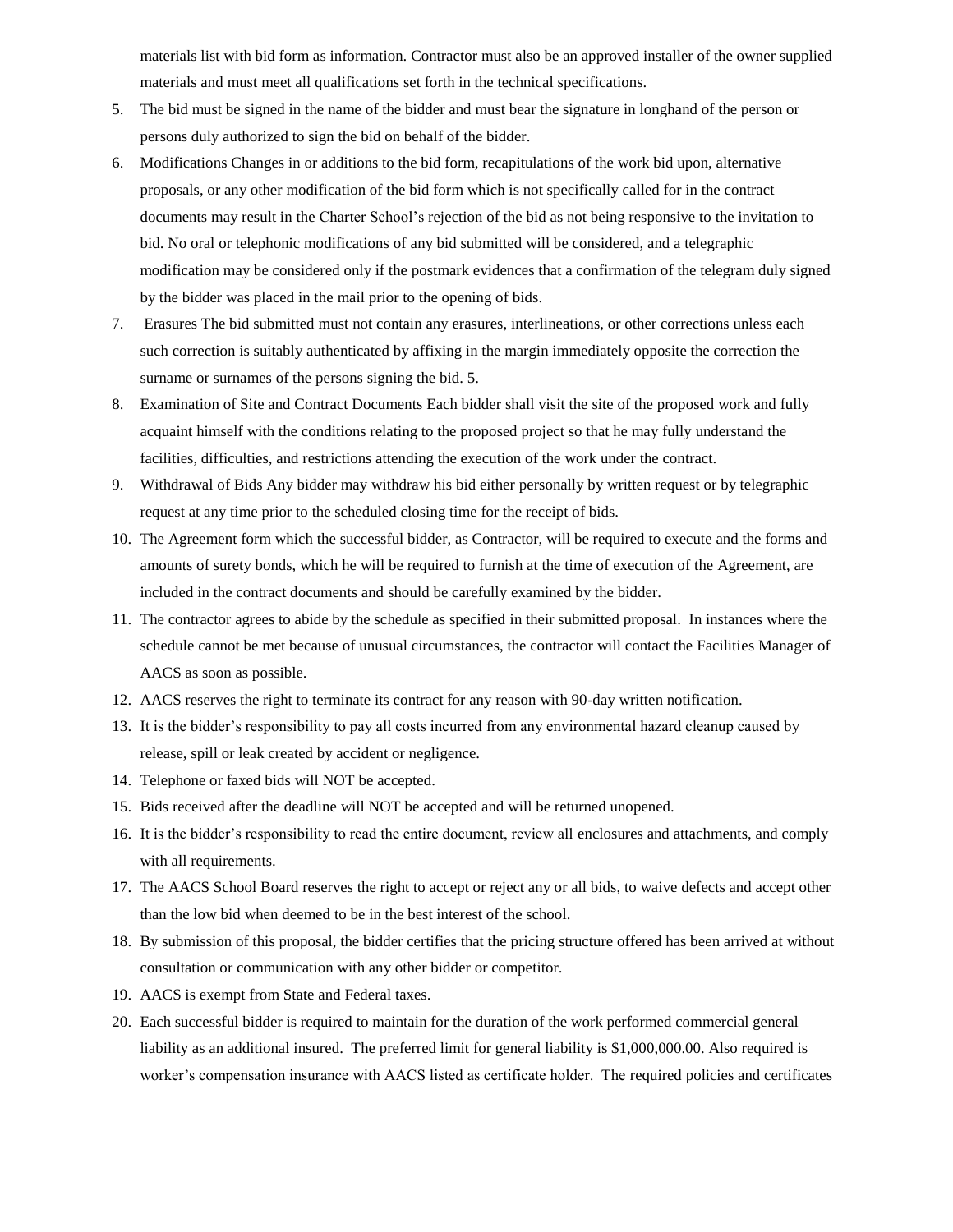are to be endorsed to give AACS at least 30 days' notice of cancellation or material reduction of insurance coverage.

21. All proposals shall be submitted with a completed Familial Disclosure Form or the proposal will not be accepted.

#### SCOPE OF WORK

SCOPE OF WORK the Contractor shall perform within the time stipulated herein, and shall provide all labor, equipment, materials, tools, utility services and transportation to complete in a workmanlike manner, in accordance with the terms and conditions of the Contract Documents, required in connection with the following titled project, all as more fully described in the contract Documents and Bidder Packet titled: ARTS ACADEMY CHARTER MIDDLE SCHOOL RE-ROOFING BID PROPOSAL.

General scope of work but not limited to;

1. Includes removal and disposal of existing roofing system(s), insulation board, gutters, flashings, copings, etc. for a complete prepared roof surface.

2. The existing roofing system(s) are assumed to contain asbestos materials and shall be disposed of and handled as such. This cost is to be included in the contractors bid.

3. Includes replacement included in the base bid price.

4. Installation insulation plates, TPO membrane, drip edge, cover tape, termination bars, new pipe collars, TPO flashing to finish all the details

5. Remove debris.

6. Clean all surfaces and drains.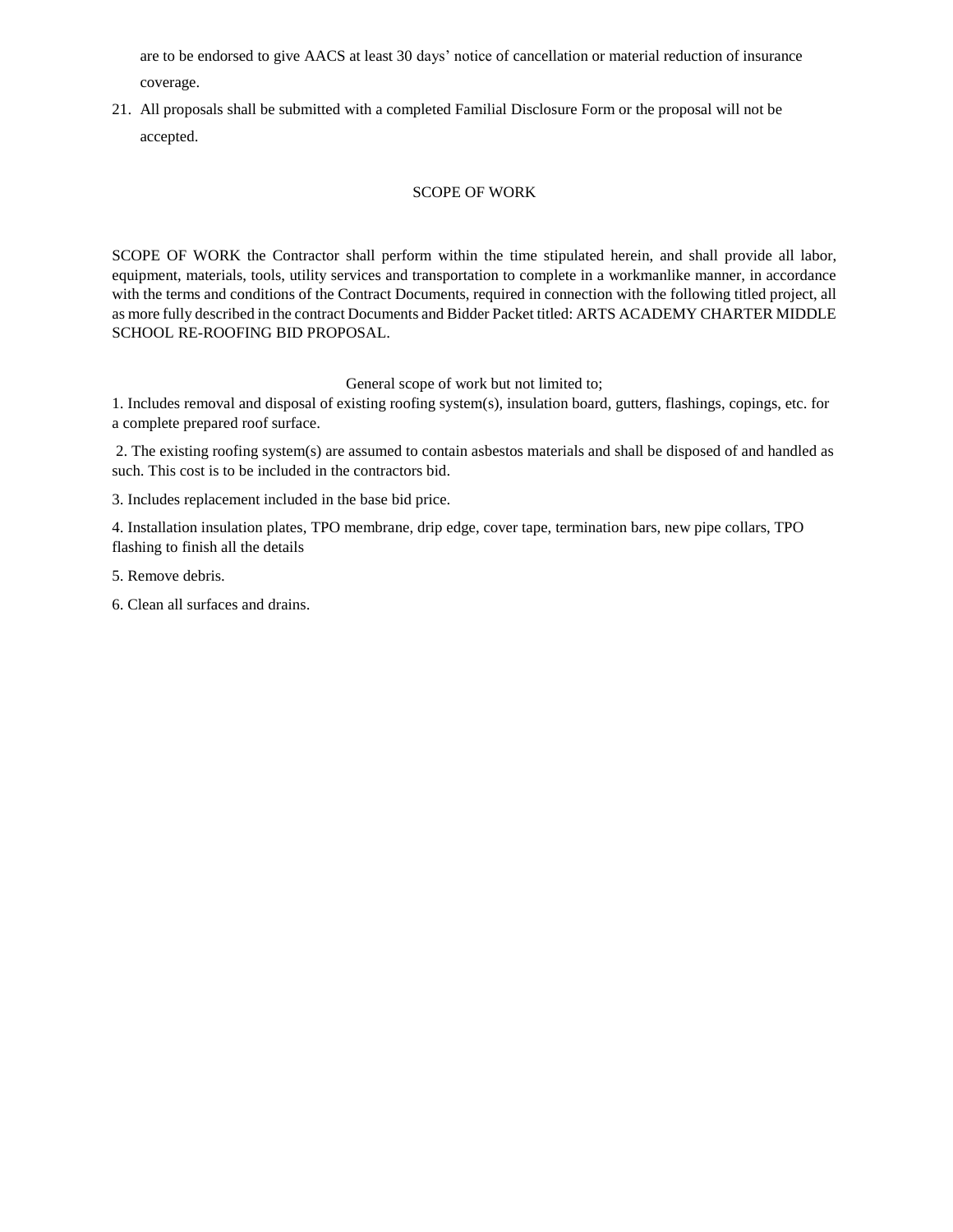# **Bidders: Please submit and format the first page of your proposal as follows:**

Bid Proposal for Re-Roofing Project Bid 2022 - 2023

This form shall be used by interested bidders to submit bids for the project, ARTS ACADEMY CHARTER SCHOOL RE-ROOFING PROJECT, BID, Bids are to be submitted by 3:00 pm, Thursday, June 30, 2022, to the Arts Academy Charter School, business office located at 1610 E Emmaus Avenue, at which time and place bids will be opened.

\_\_\_\_\_\_\_\_\_\_\_\_\_\_\_\_\_\_\_\_\_\_\_\_\_\_\_\_\_\_\_\_\_\_\_\_\_ (insert business name of bidder) does hereby submit a bona fide bid to perform the work as specified in the contract documents for the above-named project as per contract documents.

ARTS ACADEMY CHARTER SCHOOL Re-Roofing Project to be completed in accordance with contract documents, including all costs to the school district including, but not limited to, materials, labor, tools, insurance, cleanup, and warranties, shall be \_\_\_\_\_\_\_\_\_\_\_\_\_\_\_\_\_\_\_\_\_\_\_\_\_\_\_\_\_\_\_\_\_\_\_\_\_\_\_\_\_\_\_\_\_\_\_\_\_\_\_\_\_\_\_\_\_\_Dollars.

(Write in words the amount of your bid on this line) (Show bid in numbers).

I will comply with the provisions before commencing the performance of the work of this project should I be

\_\_\_\_\_\_\_\_\_\_\_\_\_\_\_\_\_\_\_\_\_\_\_\_\_\_\_\_\_\_\_\_\_\_\_\_\_\_\_\_\_\_\_\_\_\_\_\_\_\_\_\_\_\_\_\_\_\_\_\_\_\_\_\_\_\_\_\_\_\_\_\_\_\_\_\_\_\_\_\_\_\_\_\_\_\_\_\_

awarded a contract.

Signed (authorized signature) \_\_\_\_\_\_\_\_\_\_\_\_\_\_\_\_\_\_\_\_\_\_\_\_\_\_\_\_\_\_\_\_\_\_\_\_\_\_\_\_\_\_\_\_\_\_\_\_

Printed name of person signing \_\_\_\_\_\_\_\_\_\_\_\_\_\_\_\_\_\_\_\_\_\_\_\_\_\_\_\_\_\_\_\_\_\_\_\_\_\_\_\_\_\_\_\_\_\_\_

Title of person signing \_\_\_\_\_\_\_\_\_\_\_\_\_\_\_\_\_\_\_\_\_\_\_\_\_\_\_\_\_\_\_\_\_\_\_\_\_\_\_\_\_\_\_\_\_\_\_\_\_\_\_\_\_\_

Date\_\_\_\_\_\_\_\_\_\_\_\_\_\_\_\_\_\_\_\_\_\_\_

Contractor doing business as (name style of contractor's license):

Type of Business: (Sole Proprietorship, Partnership, Corporation) \_\_\_\_\_\_\_\_\_\_\_\_\_\_\_\_\_\_\_\_\_\_\_\_\_\_\_\_\_\_\_\_\_\_\_\_\_\_\_

Contractor License Number: University of the University of the University of the University of the University of the University of the University of the University of the University of the University of the University of t

Contractor DIR # per SB 854 \_\_\_\_\_\_\_\_\_\_\_\_\_\_\_\_\_\_\_\_\_\_\_\_\_\_\_\_\_\_\_\_\_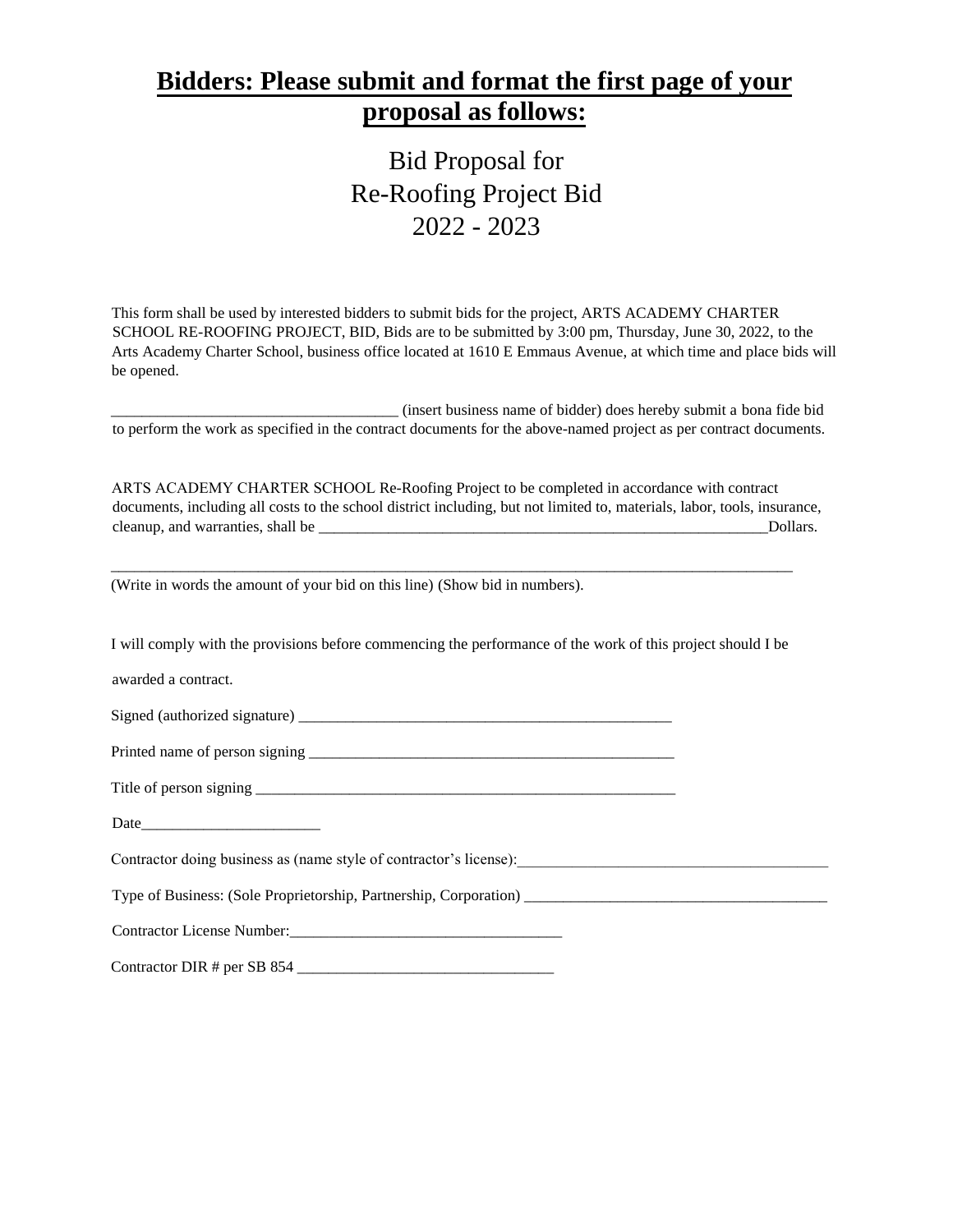#### GENERAL CONDITIONS

CONTRACT DOCUMENTS The contract documents include the Bid Packet, the Agreement, and the General and Special Conditions, the Drawings, and the Specifications. One copy as required, shall be signed by both parties and one signed copy of each shall be retained by each party. The intent of these documents is to include all labor, nonowner supplied materials, appliances and services of every kind necessary for the proper execution of the work. The documents are to be considered as one, and whatever is called for by any one of the documents shall be as binding as if called for by all documents.

MATERIALS, APPLIANCES, EMPLOYEES Except as otherwise noted, the Contractor shall provide and pay for all non-owner supplied materials, labor, tools, water, power and other items necessary to complete the work. Unless otherwise specified, all materials shall be new, and both workmanship and materials shall be of good quality. All workmen and sub-contractors, if any, shall be skilled in their trades.

SURVEYS, PERMITS, AND REGULATIONS the Owner shall furnish all surveys unless otherwise specified. Permits and licenses necessary for the prosecution of the work shall be secured and paid for by the Contractor. Easements for permanent structures or permanent changes in existing facilities shall be secured and paid for by the Owner, unless otherwise specified. The Contractor shall comply with all laws and regulations bearing on the conduct of the work and shall notify the Owner if the drawings and specifications are at variance therewith.

PROTECTION OF WORK, PROPERTY, AND PERSONS the Contractor shall adequately protect the work, adjacent property and the public and shall be responsible for any damage or injury due to his act or neglect.

INSPECTION OF WORK the Contractor shall permit and facilitate inspection of the work by the Owner and his agents and public authorities at all times.

CORRECTION OF WORK the Contractor shall re-execute any work that fails to conform to the requirements of the contract and that appears during the progress of the work, and shall remedy any defects due to faulty materials or workmanship which appear within a period of one (1) year from the date of completion of the contract unless a greater time period is specified elsewhere in the contract documents. The provisions of this article apply to work done by sub-contractors, if any, as well as to work done by direct employees of the Contractor.

OWNER'S RIGHT TO TERMINATE THE CONTRACT Should the Contractor neglect to prosecute the work properly or with diligence, or fail to perform any provision of the contract, the Owner, after seven (7) days' written notice to the Contractor, may, without prejudice to any other remedy he may have, make good the deficiencies and may deduct the cost thereof from the payment then or thereafter due the contractor or, at his option, may terminate the contract and take possession of all materials, tools, and appliances and finish the work by such means as he sees fit, and if the unpaid balance of the contract price exceeds the expense of finishing the work, such excess shall be paid to the Contractor, but if such expense exceeds such unpaid balance, the Contractor shall pay the difference to the Owner.

CONTRACTOR'S RIGHT TO TERMINATE THE CONTRACT Should the work be stopped by any public authority for a period of thirty (30) days or more, through no fault of the Contractor, or should the work be stopped through act or neglect of the Owner for a period of seven (7) days, or should the Owner fail to pay the Contractor any payment within seven (7) days written notice to the Owner, Contractor may stop work or terminate the contract and recover from the Owner payment for all work executed and any loss sustained and reasonable profit and damages.

PAYMENTS shall be made as provided in the Agreement. The making and acceptance of the final payment shall constitute a waiver of all claims by the Owner, other than those arising from unsettled liens or from faulty work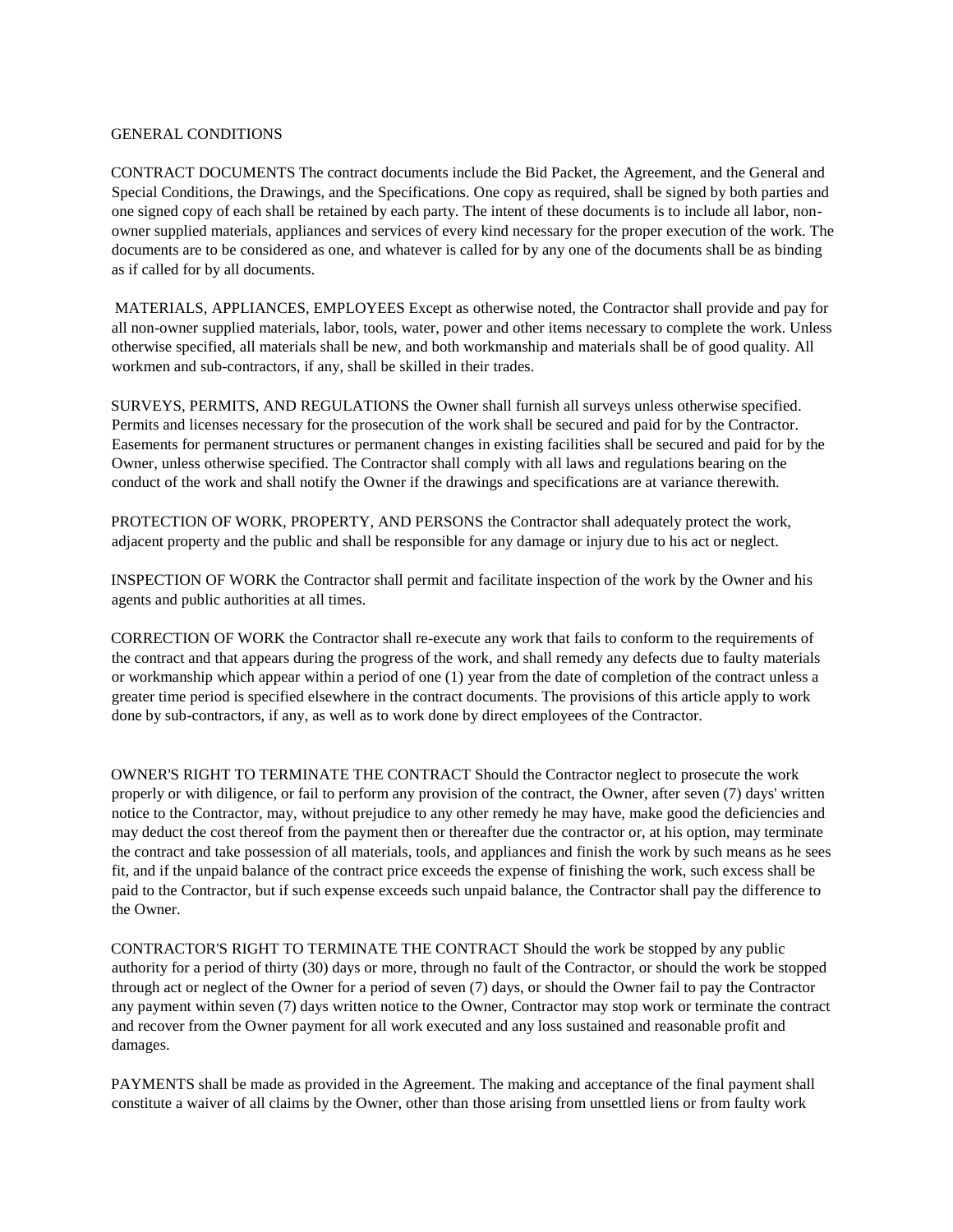appearing thereafter, as provided for in Article 9, and of all claims by the Contractor except any previously made and still unsettled. Payments otherwise due may be withheld on account of defective work not remedied, liens filed, damage by the Contractor to others not adjusted, or failure to make payments properly to sub-contractors or for materials or labor.

INSURANCE the Contractor shall take out, pay for, and maintain at all times during the performance of work under this contract, through companies and agencies approved by the Owner and containing provisions satisfactory to the Owner the following insurance:

EVIDENCE OF INSURANCE Before the work is started, the Contractor shall forward to the Owner two (2) copies of a certificate of insurance or memorandum of insurance evidencing that all required insurance is in force. The Contractor must certify to the Owner that he has obtained similar certificates or memorandum evidence of insurance from each of his sub-contractors, if any, before their work commences. Each sub-contractor must be covered by insurance for the same character and in the same amounts as the Contractor unless the Contractor and the Owner agree that a reduced coverage is adequate because of the nature of the particular sub-contract work.

DAMAGES The Owner, Architect, or authorized representatives of either, shall not in any way or manner be answerable or suffer loss, damage, expense or liability for any loss or damage that may happen to said work, or part thereof, or in or about the same during its construction and before acceptance, and the said Contractor shall assume all liabilities of every kind of nature arising from said work, either by accident, neglect, or any other cause whatever; and shall hold the Owner harmless from all liability of every kind provided however, the risk of loss to the extent covered by insurance.

LIQUIDATED DAMAGES Liquidated damages shall be paid by the Contractor to the Owner in the event Owner and/or the public is denied the use of or access to the facilities on which the Contractor is working due to delay or overrun of time by Contractor. Because it would be difficult to determine an exact amount for damages for such denial of use or access to the facilities, the amount of one thousand dollars (\$1,000.00) per calendar day is agreed upon as a fair and reasonable amount to which the Owner shall be entitled from the Contractor in the event of delay or overrun of time by Contractor.

ARBITRATION Any disagreement arising out of this contract, or from the breach thereof, shall be submitted to arbitration, and judgment upon the award rendered may be entered in the court of the forum, state or federal, having jurisdiction. It is mutually agreed that the decision of the arbitrators shall be a condition precedent to any right of legal action that either party may have against the other. The arbitration shall be held under the Standard Form of Arbitration Procedure of the American Arbitration Association.

CUTTING, PATCHING AND DIGGING the Contractor shall do all cutting, fitting or patching of his work that may be required to make its several parts come together properly and fit it to receive or be received by the work of other contractors shown upon, or reasonably implied by the Drawings and Specifications for the completed structure, and he shall make good after then as the Owner may direct. Any cost caused by defective or ill-timed work shall be borne by the party responsible therefore. The Contractor shall not endanger any work by cutting, digging, or otherwise, and shall not cut or alter the work of any other contractor save with the consent of the Owner.

USE OF PREMISES the Contractor shall confine his apparatus, the storage of materials and the operations of his workmen to limits indicated by law, ordinances, permits or directions of the Owner and shall not unreasonably encumber the premises with his materials. The Contractor shall not load or permit any part of the structure to be loaded with a weight that will endanger its safety. The Contractor shall enforce the Owner's instructions regarding signs, advertisements, fire, and smoking.)

CLEANING UP the Contractor shall at all times keep the premises free from accumulations of waste material or rubbish caused by his employees or work, and at the completion of the work, he shall remove all rubbish from and about the building and all his tools, scaffolding and surplus materials and shall leave his work "broom clean" or its equivalent, unless more exactly specified. In case of dispute, the Owner may remove the rubbish and charge the cost to the Contractor.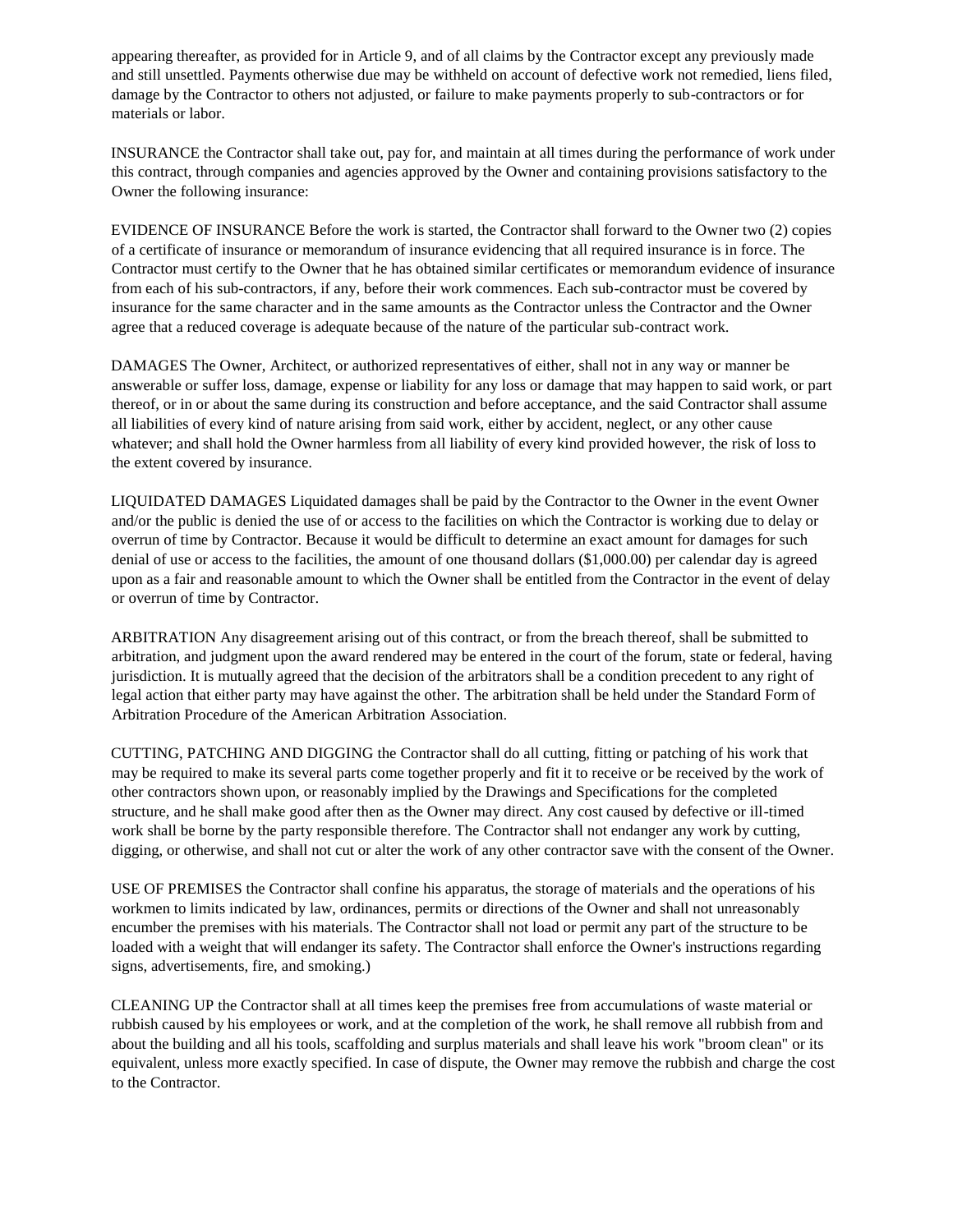DRUG-FREE/SMOKE FREE WORKPLACE the Contractor shall remove any worker from the Project Premises when directed to do so by the District or any representative of the District. The District and all of the District's projects are "drug- free" and "smoke-free". in addition, the Drug-Free Workplace Act provides that each contract or grant awarded by the State agency may be subject to suspension of payments or termination for failure to comply with such Act. It is the sole responsibility of the Contractor to police and oversee any and all personnel used in connection with the Work and the Project, whether employed directly or indirectly by Contractor. If Contractor fails to maintain a drug-free and smoke-free workplace as required by the Drug-Free Workplace Act, the District may enforce its lawful rights to suspend pending or subsequent payments and to terminate the Contract and may pursue all other rights and remedies in may have against the Contractor at law and/or in equity. The Contractor shall also submit to the District the drug-free workplace certificate required by law within seven (7) days after award of the Contract.

DELAY IN THE WORK Extension of Contract Time. The District shall extend the time period for completion of the Work by the number of calendar days the Contractor is delayed only when satisfactory evidence is presented to the Charter School, within five (5) calendar days after the commencement of the matter or condition causing the delay, that such delay could not be anticipated at the time of entering into the Contract and is neither caused nor continued by fault or negligence on the part of the Contractor, its Subcontractors, Material men or others reasonably and customarily under the Contractor's control and is not otherwise caused by the Contractor or within its control. The following shall constitute matters or conditions that may justify an extension to the Contract Time hereunder: an act of God or of a public enemy, act of government, act of any quasi-governmental or publicly-regulated entity including a public utility, labor disputes, fire, abnormal adverse weather, flood, epidemic, quarantine restrictions, riot, strike, freight embargo, unavoidable casualties, and other such causes beyond the Contractor's control. If abnormal adverse weather conditions are the basis of a claim for an extension to the Contract Time, such claim shall be documented by data substantiating that weather conditions were abnormal for the period of time claimed and could not have been reasonably anticipated at the time of contracting, and that such weather conditions had an adverse effect on the scheduled construction. The Charter School shall ascertain the facts and the extent of the delay, and its findings shall be conclusive. A time extension granted for Work at one site shall not apply to any other site. Any extension of time, if allowed by the Charter School, shall be authorized under written Change Order. District Liability for Delays. Except as otherwise provided in this Section, the Charter School and those acting on its behalf shall not be liable for any damages because of any delay in furnishing the Project Premises or otherwise resulting from any cause beyond the control and without the fault of the Charter School including, but not restricted to: an act of God or of a public enemy, act of government, act of any quasi-governmental or publicly-regulated entity including a public utility, labor disputes, act of the Contractor or the Contractor's employees, Subcontractors, Material men or agents, act of any other contractor on the Project, abnormal adverse weather conditions, fire, flood, epidemic, quarantine restrictions, riot, strike, freight embargo, unavoidable casualties, or act of any third person or entity not subject to the direct control of the Charter School

HOLD HARMLESS CLAUSES The Contractor shall indemnify, defend and hold the Charter School, the Board, its and their officers, employees, agents, consultants, other independent contractors, consultants and representatives, harmless from and against every liability, claim, demand, cost, loss, damage or expense which may accrue or be made by reason of: Any injury to person or property sustained by the Contractor or by any person, firm, corporation, partnership, limited liability company or other entity, including, without limitation, any Subcontractor or Material man of any tier, employed directly or indirectly by it upon or in connection with the Work; Any injury to person or property sustained by any person, firm, corporation, partnership, limited liability company or other entity, caused by any act, neglect, Default or omission of the Contractor or any person, firm, corporation, partnership, limited liability company or other entity, including, without limitation, any Subcontractor or a court action for the cause of action.

FAIR EMPLOYMENT PRACTICES The following provisions pertaining to fair employment practices are incorporated into this Contract. All references to "contractor" in this Section shall be deemed to refer collectively to the Contractor named herein and all Subcontractors of any tier performing Work on the Project. In connection with